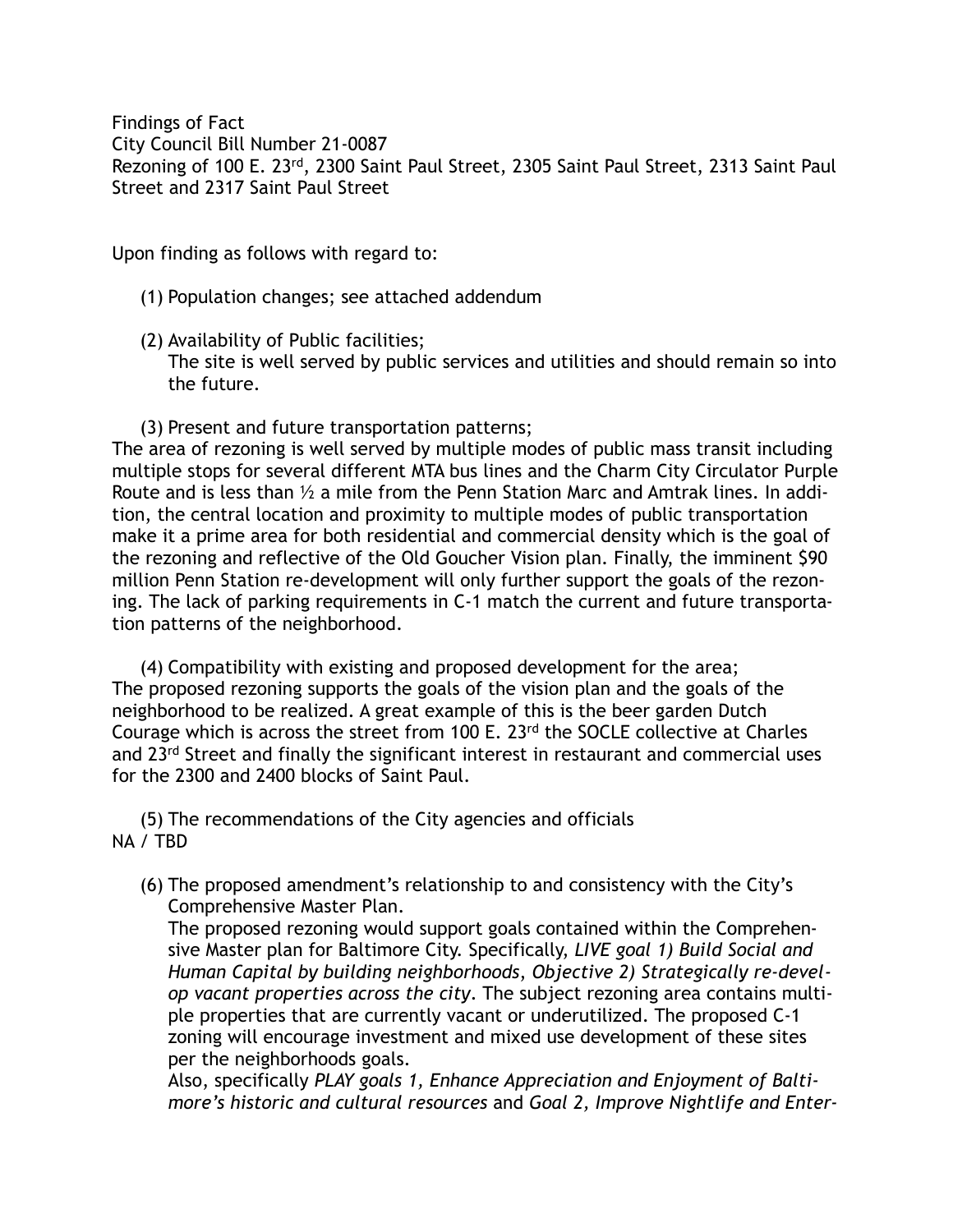*tainment Experiences for Residents and Visitors*. As related to Goal 2 *Objectives 1,2 and 3* there are multiple entrepreneurs who have sought out this specific area for investment in commercial and nightlife activities that would be allowable under C-1

(7) Existing uses of property within the general area of the properties in question;

The land uses in the subject area consist primarily of light commercial with some multifamily. The existing zoning has severely limited the ability of the subject properties to achieve the highest and best use based on the neighborhood vision plan and demonstrated through the individual prospective tenants and users who have sought out these sites for investment in the neighborhood.

(8) The zoning classification of other property within the general area of the property in question;

The general area includes C-1, C-2, C-3 and R-8 zoning designations. The Subject area is abutted directly to the west, north and southwest by C-1

(9) The suitability of the property in question for the uses permitted under its existing zoning classification.

As stated in provision 7 the existing zoning has severely limited the ability of subject properties to achieve their highest and best use.

(10)The trend of development, if any, in the general area of the property in question, including changes, if any, that have taken place since the property in question was placed in its present classification;

Since the passage of transform Baltimore there have been several new commercial users in the neighborhood including Sophomore Coffee, Larder, Fadesonnen beer garden, Dutch Courage to name a few. Additional density has also been achieved by adding units to existing housing stock.

(11)For a rezoning based on a SUBSTANTIAL CHANGE IN THE CHARACTER OF THE NEIGHBORHOOD, the following facts establish the substantial change since the time of the last comprehensive rezoning:

The General Assembly created a new Old Goucher Revitalization District that included the creation of several new BD-7 tavern licenses. This District was created in 2017 in 2018 this District was expanded to include the east side of St. Paul with the specific intention to expand the Old Goucher revitalization district to the properties this rezoning will address.

In addition to the new commercial uses summarized in number 10) there has also been a separate large scale rezoning of several blocks on Maryland Avenue, which as in this request, was done based on the communality's desire and vision plan. Finally,